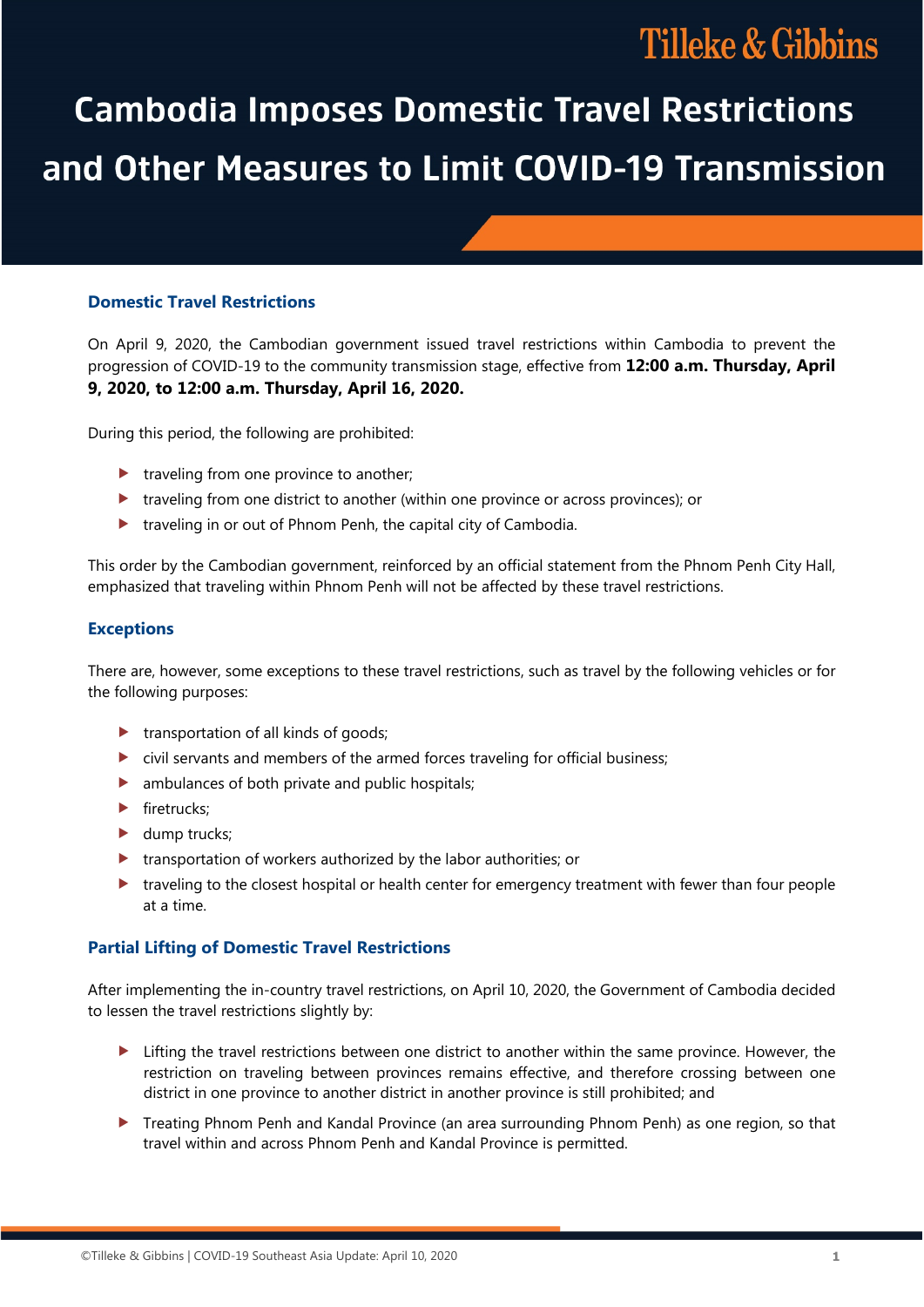# **Measures for Workplaces**

Cambodia's Ministry of Labor and Vocational Training (MLVT) also enacted the following implementation measures for the above restrictions.

#### Obligations for Employees

- Employees traveling between their residences and workplaces on their own must carry their work IDs, and their government-issued IDs or other documents showing their residential addresses. Employees traveling between their residences and workplaces on shared transportation must carry their work IDs and use vehicles that are authorized by the labor authorities. It is ambiguous whether these requirements apply only to employees that need to bypass the travel restrictions (e.g., from one province to another) or if they also apply to those who travel within the permitted areas (e.g., within Phnom Penh and Kandal Province).
- Employees are required to come to work during the period; otherwise, employees would be considered as committing an act of serious misconduct, which would allow an employer to terminate an employee without any compensation. Presumably, this rule only applies during this domestic travel restriction period, but the MLVT's notification is also unclear on this matter. Moreover, it is also unclear whether employees who were instructed to work from home, or those who take leave with the permission of their employers, could be considered as committing serious misconduct in this case.
- Employees who are at their workplaces must go to their workstations. They must not disturb other employees or disrupt their employers' business operations. Employees are also reminded not to incite, threaten, or intimidate other employees; otherwise, they will face legal consequences under Cambodian law, such as the Penal Code.

#### Obligations for Employers

- Employers must provide vehicle plate numbers to the labor inspector and cooperate with the labor inspector to obtain permits for vehicles transporting their employees. If any transportation service providers refuse to transport employees between their residences and workplaces, employers must terminate their transportation services immediately.
- Employers must guarantee that all of their employees have work IDs, and reissue IDs to employees if they are lost. Employers must accurately record the attendance of their employees in order to provide this information to the labor inspector and other competent authorities. Again, it is questionable whether an employee who is working from home must be noted accordingly or marked as absent from the workplace.
- Any company that does not maintain its production and operations will not be eligible to receive any incentives or financial packages from the government.

#### Obligations for Employee Transportation Service Providers and Drivers

- **Transportation service providers and drivers must continue to transport employees to and from** workplaces; otherwise, their service contracts may be terminated.
- In addition, in order to transport employees, transportation service providers must display permits on the front of their vehicles issued by the labor authorities.